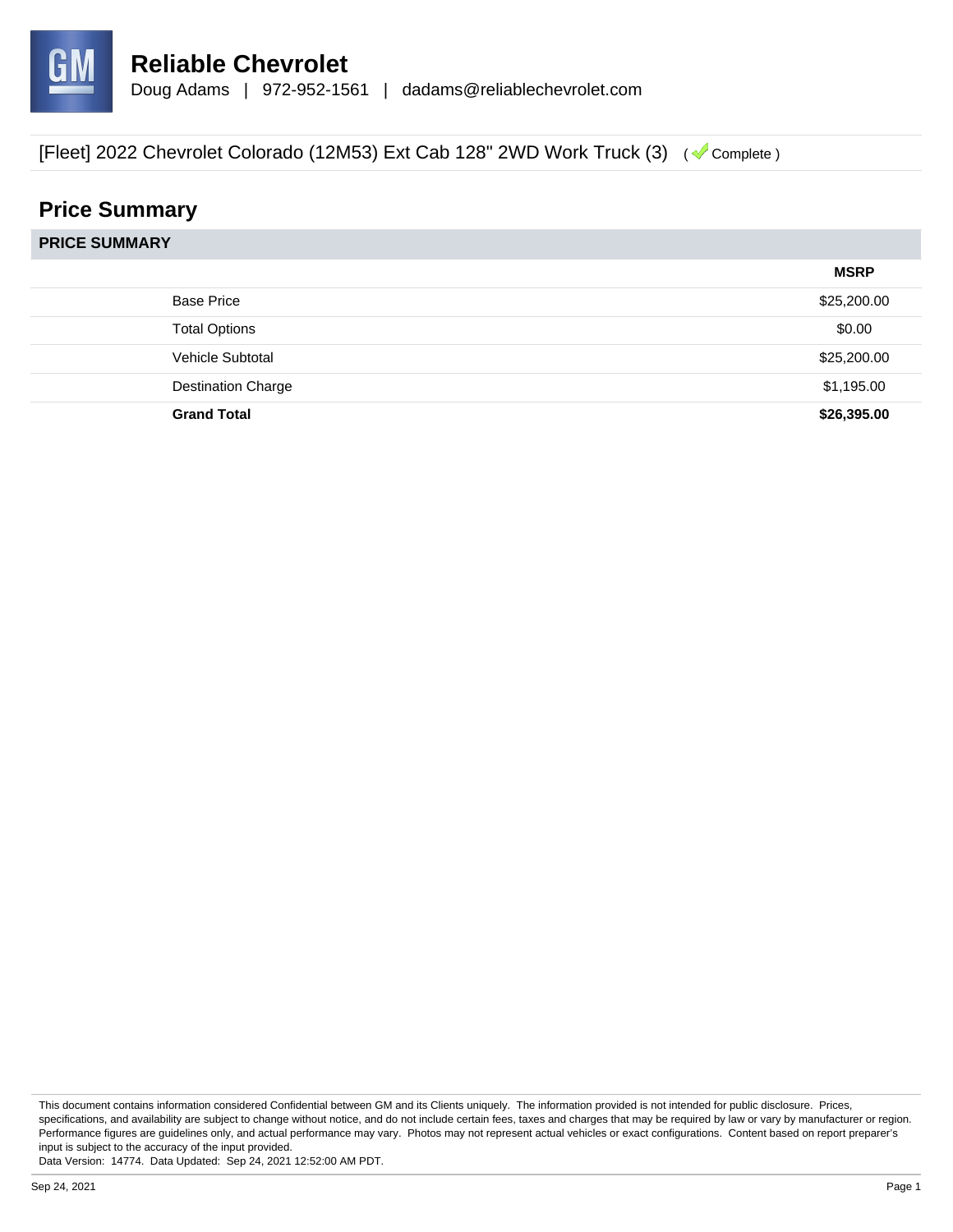

| <b>Selected Model and Options</b> |                                                                                                                                                                         |                               |                              |             |
|-----------------------------------|-------------------------------------------------------------------------------------------------------------------------------------------------------------------------|-------------------------------|------------------------------|-------------|
| <b>MODEL</b>                      |                                                                                                                                                                         |                               |                              |             |
| <b>CODE</b>                       | <b>MODEL</b>                                                                                                                                                            |                               |                              | <b>MSRP</b> |
| 12M53                             | 2022 Chevrolet Colorado 2WD Ext Cab 128" Work Truck                                                                                                                     |                               |                              | \$25,200.00 |
| <b>COLORS</b>                     |                                                                                                                                                                         |                               |                              |             |
| <b>CODE</b>                       | <b>DESCRIPTION</b>                                                                                                                                                      |                               |                              |             |
| G9K                               | <b>Satin Steel Metallic</b>                                                                                                                                             |                               |                              |             |
| <b>EMISSIONS</b>                  |                                                                                                                                                                         |                               |                              |             |
| <b>CODE</b>                       | <b>DESCRIPTION</b>                                                                                                                                                      | <b>FRONT</b><br><b>WEIGHT</b> | <b>REAR</b><br><b>WEIGHT</b> | <b>MSRP</b> |
| FE9                               | Emissions, Federal requirements                                                                                                                                         | $0.00$ lbs                    | $0.00$ lbs                   | \$0.00      |
| <b>ENGINE</b>                     |                                                                                                                                                                         |                               |                              |             |
| <b>CODE</b>                       | <b>DESCRIPTION</b>                                                                                                                                                      | <b>FRONT</b><br><b>WEIGHT</b> | <b>REAR</b><br><b>WEIGHT</b> | <b>MSRP</b> |
| LCV                               | Engine, 2.5L I4, DI, DOHC, VVT (200 hp [149.0 kW] @ 6300 rpm,<br>191 lb-ft of torque [259 N-m] @ 4400 rpm) (STD) (Not included on<br>Crew Cab Long Box models.)         | $0.00$ lbs                    | $0.00$ lbs                   | \$0.00      |
| <b>TRANSMISSION</b>               |                                                                                                                                                                         |                               |                              |             |
| <b>CODE</b>                       | <b>DESCRIPTION</b>                                                                                                                                                      | <b>FRONT</b><br><b>WEIGHT</b> | <b>REAR</b><br><b>WEIGHT</b> | <b>MSRP</b> |
| <b>MYB</b>                        | Transmission, 6-speed automatic, HMD, 6L50 (STD) (Included and<br>only available with (LCV) 2.5L I4 engine.)                                                            | $0.00$ lbs                    | $0.00$ lbs                   | \$0.00      |
| <b>GVWR</b>                       |                                                                                                                                                                         |                               |                              |             |
| <b>CODE</b>                       | <b>DESCRIPTION</b>                                                                                                                                                      | <b>FRONT</b><br><b>WEIGHT</b> | <b>REAR</b><br><b>WEIGHT</b> | <b>MSRP</b> |
| <b>CHL</b>                        | GVWR, 5400 lbs. (2449 kg) (STD) (Standard on Extended Cab<br>models with (LCV) 2.5L I4 engine only.)                                                                    | $0.00$ lbs                    | $0.00$ lbs                   | \$0.00      |
| <b>AXLE</b>                       |                                                                                                                                                                         |                               |                              |             |
| <b>CODE</b>                       | <b>DESCRIPTION</b>                                                                                                                                                      | <b>FRONT</b><br><b>WEIGHT</b> | <b>REAR</b><br><b>WEIGHT</b> | <b>MSRP</b> |
| GT <sub>5</sub>                   | Rear axle, 4.10 ratio (Requires (LCV) 2.5L I4 engine. Not included<br>on Crew Cab Long Box models.)                                                                     | $0.00$ lbs                    | $0.00$ lbs                   | \$0.00      |
|                                   | This document contains information considered Confidential between GM and its Clients uniquely. The information provided is not intended for public disclosure. Prices, |                               |                              |             |

specifications, and availability are subject to change without notice, and do not include certain fees, taxes and charges that may be required by law or vary by manufacturer or region. Performance figures are guidelines only, and actual performance may vary. Photos may not represent actual vehicles or exact configurations. Content based on report preparer's input is subject to the accuracy of the input provided.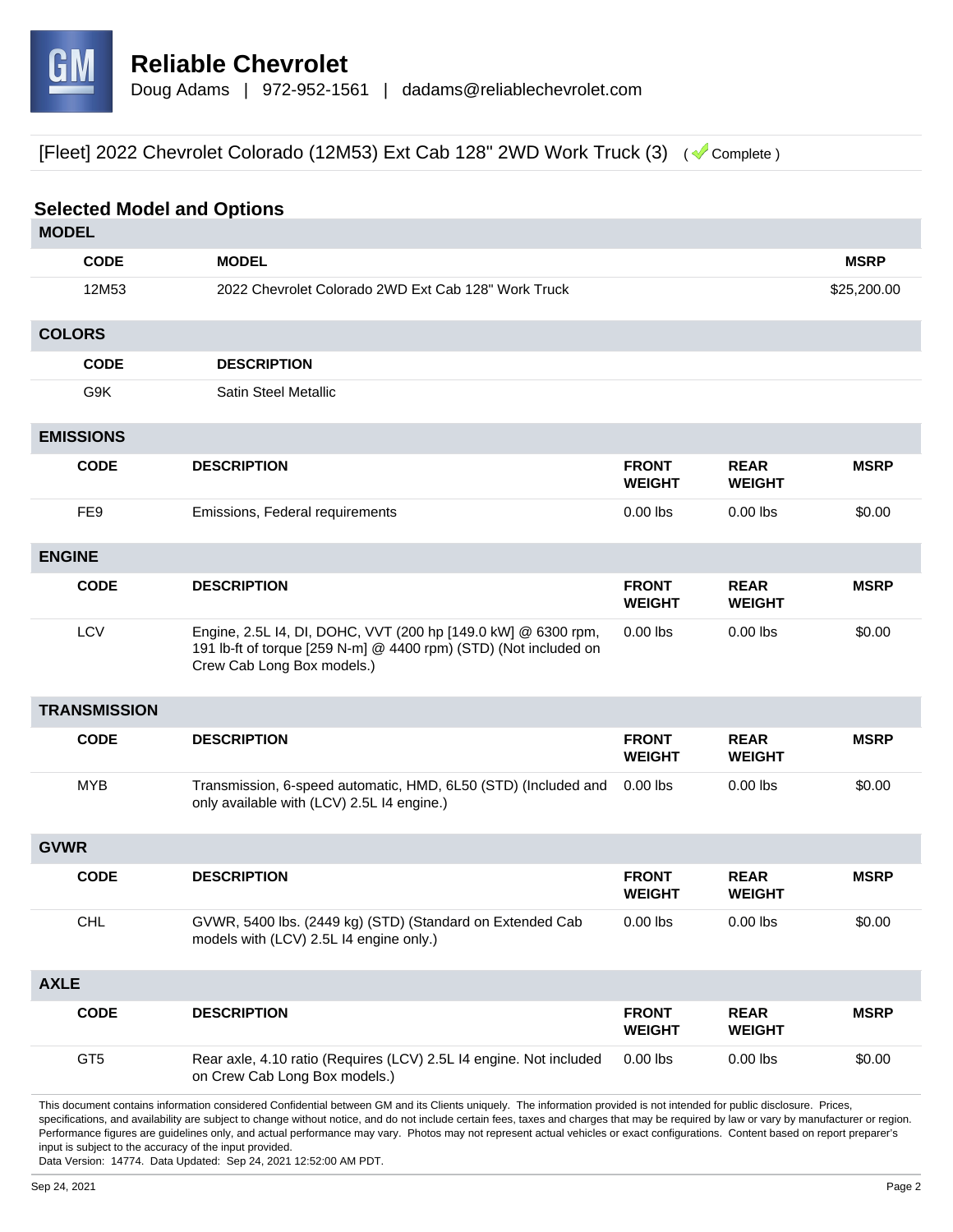

|                  | PREFERRED EQUIPMENT GROUP |                                                                                                                                                                                                                                 |                               |                              |             |
|------------------|---------------------------|---------------------------------------------------------------------------------------------------------------------------------------------------------------------------------------------------------------------------------|-------------------------------|------------------------------|-------------|
|                  | <b>CODE</b>               | <b>DESCRIPTION</b>                                                                                                                                                                                                              | <b>FRONT</b><br><b>WEIGHT</b> | <b>REAR</b><br><b>WEIGHT</b> | <b>MSRP</b> |
|                  | 2WT                       | Work Truck Preferred Equipment Group includes standard<br>equipment                                                                                                                                                             | $0.00$ lbs                    | $0.00$ lbs                   | \$0.00      |
|                  | <b>WHEELS</b>             |                                                                                                                                                                                                                                 |                               |                              |             |
|                  | <b>CODE</b>               | <b>DESCRIPTION</b>                                                                                                                                                                                                              | <b>FRONT</b><br><b>WEIGHT</b> | <b>REAR</b><br><b>WEIGHT</b> | <b>MSRP</b> |
|                  | <b>RAP</b>                | Wheels, 17" x 8" (43.2 cm x 20.3 cm) Ultra Silver Metallic steel<br>(STD)                                                                                                                                                       | $0.00$ lbs                    | $0.00$ lbs                   | \$0.00      |
| <b>TIRES</b>     |                           |                                                                                                                                                                                                                                 |                               |                              |             |
|                  | <b>CODE</b>               | <b>DESCRIPTION</b>                                                                                                                                                                                                              | <b>FRONT</b><br><b>WEIGHT</b> | <b>REAR</b><br><b>WEIGHT</b> | <b>MSRP</b> |
|                  | QHR                       | Tires, 255/65R17 all-season, blackwall (STD)                                                                                                                                                                                    | $0.00$ lbs                    | $0.00$ lbs                   | \$0.00      |
|                  | <b>SPARE TIRE</b>         |                                                                                                                                                                                                                                 |                               |                              |             |
|                  | <b>CODE</b>               | <b>DESCRIPTION</b>                                                                                                                                                                                                              | <b>FRONT</b><br><b>WEIGHT</b> | <b>REAR</b><br><b>WEIGHT</b> | <b>MSRP</b> |
|                  | QDC                       | Tire, compact spare T175/90D18, blackwall (STD) (Requires<br>(RTX) 18" x 4.5" (45.7 cm x 11.4 cm) Black cast aluminum,<br>compact wheel. Standard with (LCV) 2.5L I4 engine only. Not<br>included on Crew Cab Long Box models.) | $0.00$ lbs                    | $0.00$ lbs                   | \$0.00      |
| <b>PAINT</b>     |                           |                                                                                                                                                                                                                                 |                               |                              |             |
|                  | <b>CODE</b>               | <b>DESCRIPTION</b>                                                                                                                                                                                                              | <b>FRONT</b><br><b>WEIGHT</b> | <b>REAR</b><br><b>WEIGHT</b> | <b>MSRP</b> |
|                  | G9K                       | <b>Satin Steel Metallic</b>                                                                                                                                                                                                     | $0.00$ lbs                    | $0.00$ lbs                   | \$0.00      |
| <b>SEAT TYPE</b> |                           |                                                                                                                                                                                                                                 |                               |                              |             |
|                  | <b>CODE</b>               | <b>DESCRIPTION</b>                                                                                                                                                                                                              | <b>FRONT</b><br><b>WEIGHT</b> | <b>REAR</b><br><b>WEIGHT</b> | <b>MSRP</b> |
|                  | AR7                       | Seats, front bucket (STD)                                                                                                                                                                                                       | $0.00$ lbs                    | $0.00$ lbs                   | \$0.00      |

This document contains information considered Confidential between GM and its Clients uniquely. The information provided is not intended for public disclosure. Prices, specifications, and availability are subject to change without notice, and do not include certain fees, taxes and charges that may be required by law or vary by manufacturer or region. Performance figures are guidelines only, and actual performance may vary. Photos may not represent actual vehicles or exact configurations. Content based on report preparer's input is subject to the accuracy of the input provided.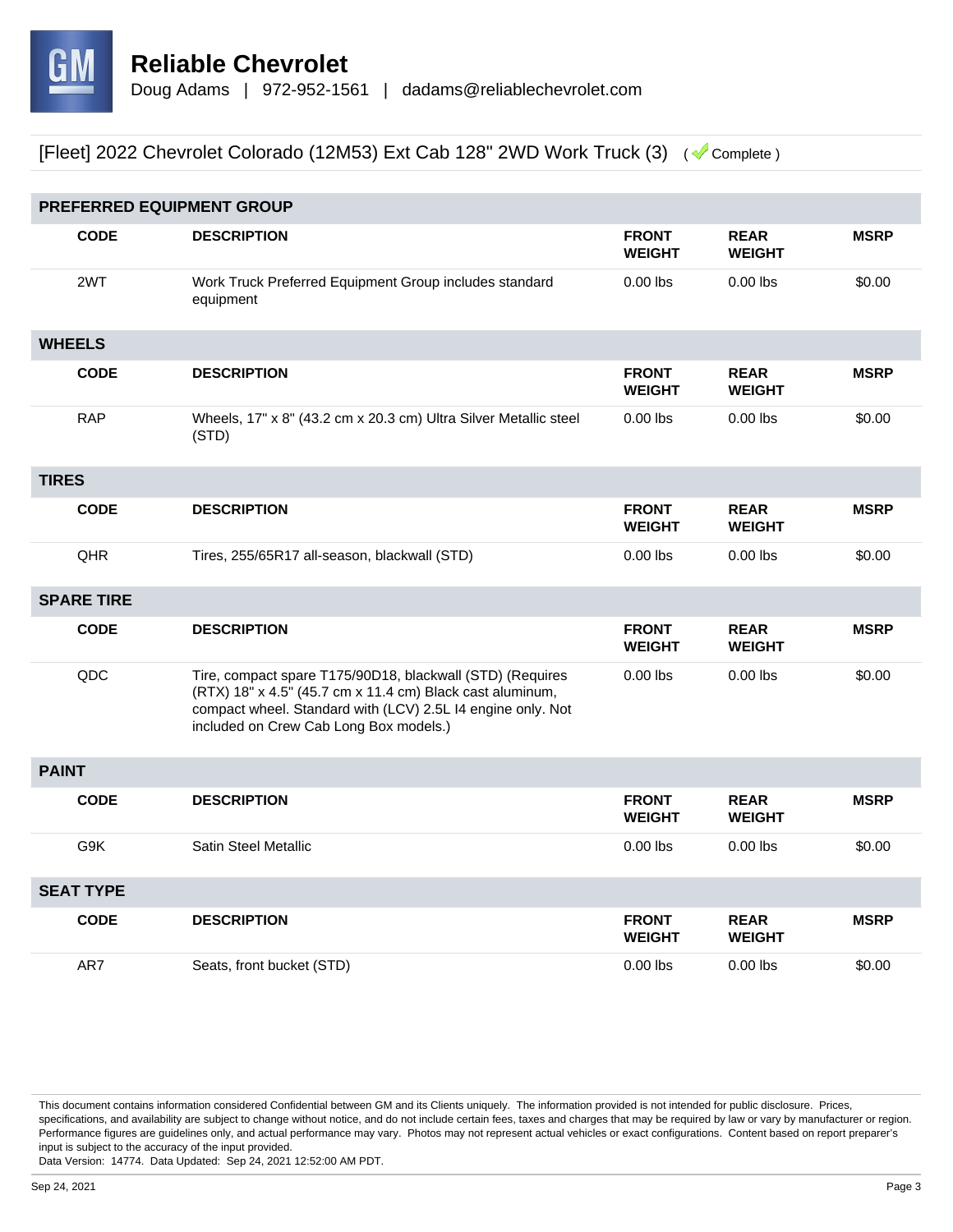

| <b>SEAT TRIM</b> |              |                                                                                                                                                                                                                                                                                             |                               |                              |             |
|------------------|--------------|---------------------------------------------------------------------------------------------------------------------------------------------------------------------------------------------------------------------------------------------------------------------------------------------|-------------------------------|------------------------------|-------------|
|                  | <b>CODE</b>  | <b>DESCRIPTION</b>                                                                                                                                                                                                                                                                          | <b>FRONT</b><br><b>WEIGHT</b> | <b>REAR</b><br><b>WEIGHT</b> | <b>MSRP</b> |
|                  | H2Q          | Jet Black/Dark Ash, Vinyl seat trim                                                                                                                                                                                                                                                         | $0.00$ lbs                    | $0.00$ lbs                   | \$0.00      |
|                  | <b>RADIO</b> |                                                                                                                                                                                                                                                                                             |                               |                              |             |
|                  | <b>CODE</b>  | <b>DESCRIPTION</b>                                                                                                                                                                                                                                                                          | <b>FRONT</b><br><b>WEIGHT</b> | <b>REAR</b><br><b>WEIGHT</b> | <b>MSRP</b> |
|                  | <b>IOR</b>   | Audio system, Chevrolet Infotainment 3 system 7" diagonal color<br>touchscreen, AM/FM stereo. Additional features for compatible<br>phones include: Bluetooth audio streaming for 2 active devices,<br>voice command pass-through to phone, Apple CarPlay and<br>Android Auto capable (STD) | $0.00$ lbs                    | $0.00$ lbs                   | \$0.00      |
|                  |              | <b>Options Total</b>                                                                                                                                                                                                                                                                        | $0.00$ lbs                    | $0.00$ lbs                   | \$0.00      |

This document contains information considered Confidential between GM and its Clients uniquely. The information provided is not intended for public disclosure. Prices, specifications, and availability are subject to change without notice, and do not include certain fees, taxes and charges that may be required by law or vary by manufacturer or region. Performance figures are guidelines only, and actual performance may vary. Photos may not represent actual vehicles or exact configurations. Content based on report preparer's input is subject to the accuracy of the input provided.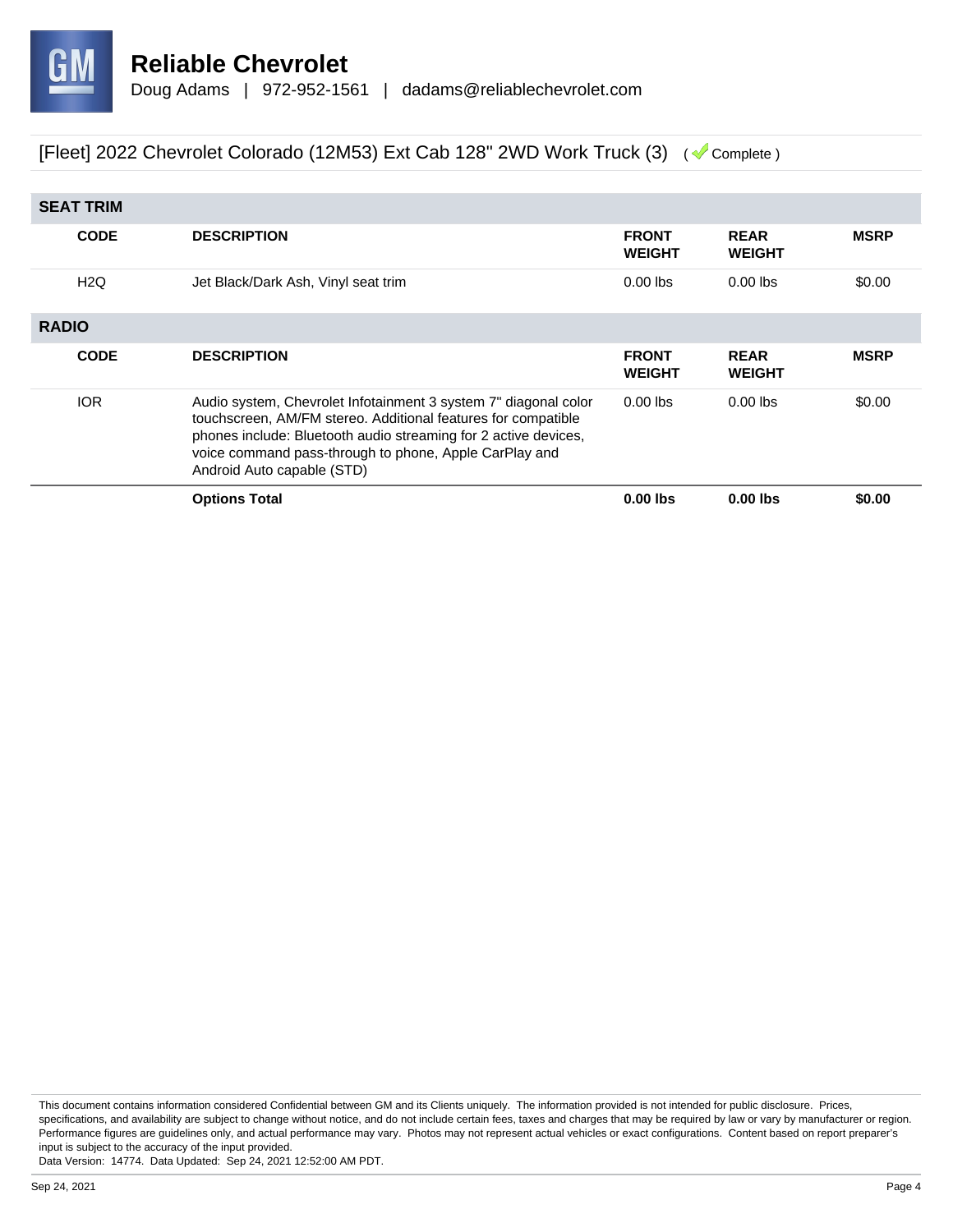

## **Standard Equipment**

| <b>Mechanical</b> |                                                                                                                                                                                                                              |
|-------------------|------------------------------------------------------------------------------------------------------------------------------------------------------------------------------------------------------------------------------|
|                   | Engine, 2.5L I4, DI, DOHC, VVT (200 hp [149.0 kW] @ 6300 rpm, 191 lb-ft of torque [259 N-m] @ 4400 rpm)<br>(STD) (Not included on Crew Cab Long Box models.)                                                                 |
|                   | Transmission, 6-speed automatic, HMD, 6L50 (STD) (Included and only available with (LCV) 2.5L I4 engine.)                                                                                                                    |
|                   | Rear axle, 4.10 ratio (Requires (LCV) 2.5L I4 engine. Not included on Crew Cab Long Box models.)                                                                                                                             |
|                   | GVWR, 5400 lbs. (2449 kg) (STD) (Standard on Extended Cab models with (LCV) 2.5L I4 engine only.)                                                                                                                            |
|                   | Rear wheel drive                                                                                                                                                                                                             |
|                   | Frame, fully-boxed                                                                                                                                                                                                           |
|                   | Pickup box                                                                                                                                                                                                                   |
|                   | Steering, Electric Power Steering (EPS) assist                                                                                                                                                                               |
|                   | Brakes, 4-wheel antilock, 4-wheel disc                                                                                                                                                                                       |
| <b>Exterior</b>   |                                                                                                                                                                                                                              |
|                   | Wheels, 17" x 8" (43.2 cm x 20.3 cm) Ultra Silver Metallic steel (STD)                                                                                                                                                       |
|                   | Tires, 255/65R17 all-season, blackwall (STD)                                                                                                                                                                                 |
|                   | Tire, compact spare T175/90D18, blackwall (STD) (Requires (RTX) 18" x 4.5" (45.7 cm x 11.4 cm) Black cast<br>aluminum, compact wheel. Standard with (LCV) 2.5L I4 engine only. Not included on Crew Cab Long Box<br>models.) |
|                   | Wheel, compact spare, 18" x 4.5" (45.7 cm x 11.4 cm) Black cast aluminum (Standard with (LCV) 2.5L I4 engine<br>only. Not included on Crew Cab Long Box models.)                                                             |
|                   | Bumper, rear chrome                                                                                                                                                                                                          |
|                   | CornerStep, rear bumper                                                                                                                                                                                                      |
|                   | Moldings, Black beltline                                                                                                                                                                                                     |
|                   | Headlamps, halogen with automatic exterior lamp control                                                                                                                                                                      |
|                   | Cargo box light, back of cab                                                                                                                                                                                                 |
|                   | Mirrors, outside manual-folding, Black                                                                                                                                                                                       |
|                   | Door handles, Black                                                                                                                                                                                                          |
|                   | Capless Fuel Fill                                                                                                                                                                                                            |
|                   | Tailgate, locking                                                                                                                                                                                                            |
|                   | Tailgate handle, Black                                                                                                                                                                                                       |

This document contains information considered Confidential between GM and its Clients uniquely. The information provided is not intended for public disclosure. Prices, specifications, and availability are subject to change without notice, and do not include certain fees, taxes and charges that may be required by law or vary by manufacturer or region. Performance figures are guidelines only, and actual performance may vary. Photos may not represent actual vehicles or exact configurations. Content based on report preparer's input is subject to the accuracy of the input provided.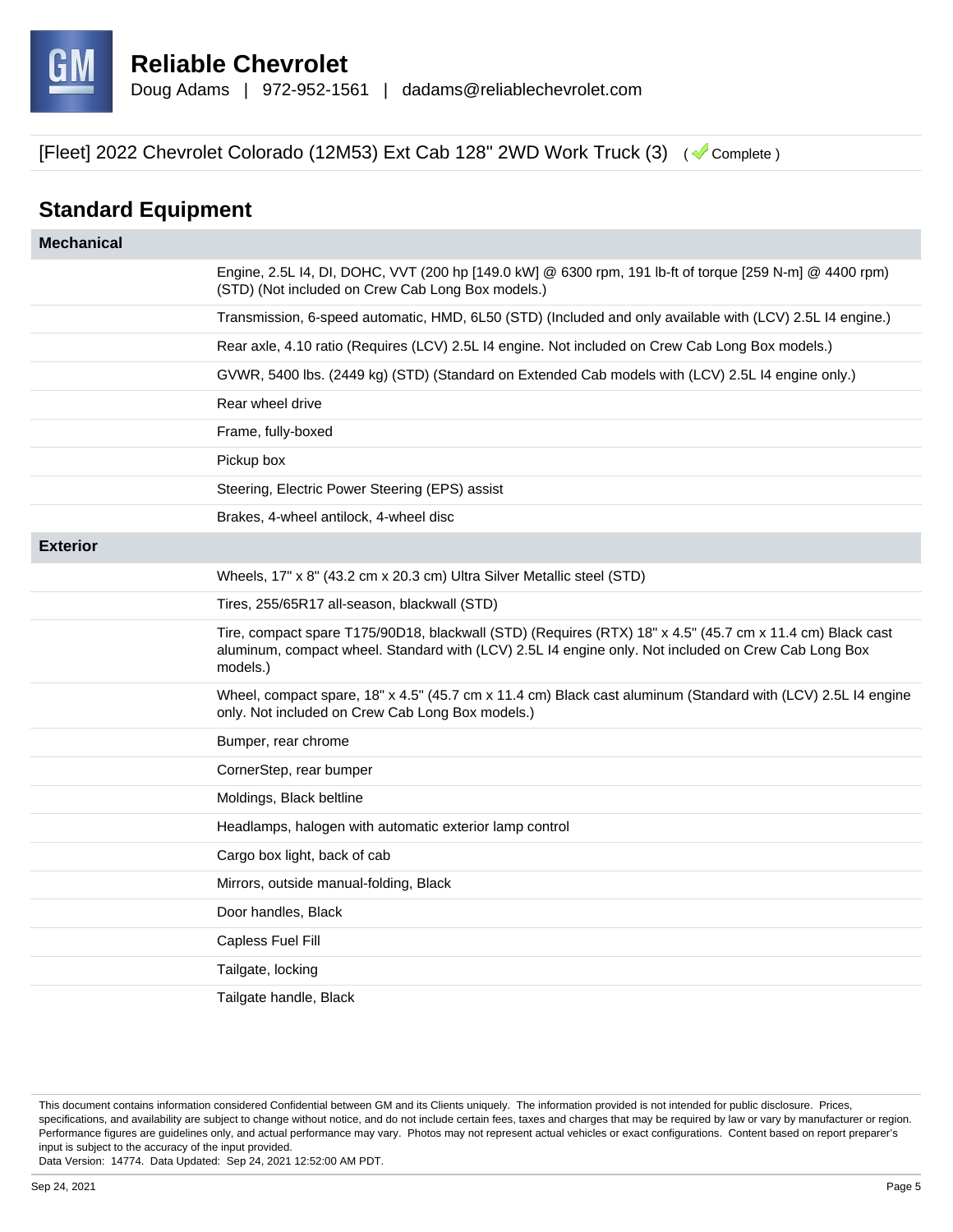

| <b>Entertainment</b> |                                                                                                                                                                                                                                                                                                                                                                                                                                                                                                                                                                                                                                                                                                                                                                                                                                                                                                                                    |
|----------------------|------------------------------------------------------------------------------------------------------------------------------------------------------------------------------------------------------------------------------------------------------------------------------------------------------------------------------------------------------------------------------------------------------------------------------------------------------------------------------------------------------------------------------------------------------------------------------------------------------------------------------------------------------------------------------------------------------------------------------------------------------------------------------------------------------------------------------------------------------------------------------------------------------------------------------------|
|                      | Audio system, Chevrolet Infotainment 3 system 7" diagonal color touchscreen, AM/FM stereo. Additional<br>features for compatible phones include: Bluetooth audio streaming for 2 active devices, voice command pass-<br>through to phone, Apple CarPlay and Android Auto capable (STD)                                                                                                                                                                                                                                                                                                                                                                                                                                                                                                                                                                                                                                             |
|                      | Audio system feature, 6-speaker system                                                                                                                                                                                                                                                                                                                                                                                                                                                                                                                                                                                                                                                                                                                                                                                                                                                                                             |
|                      | SiriusXM Radio enjoy a Platinum Plan trial subscription with over 150 channels including commercial-free music,<br>plus sports, news and entertainment. Plus listening on the SiriusXM app, online and at home on compatible<br>connected devices is included, so you'll hear the best SiriusXM has to offer, anywhere life takes you. Welcome<br>to the world of SiriusXM. (IMPORTANT: The SiriusXM radio trial package is not provided on vehicles that are<br>ordered for Fleet Daily Rental ("FDR") use. If you decide to continue service after your trial, the subscription plan<br>you choose will automatically renew thereafter and you will be charged according to your chosen payment<br>method at then-current rates. Fees and taxes apply. See the SiriusXM Customer Agreement at<br>www.siriusxm.com for complete terms and how to cancel. All fees, content, features, and availability are subject<br>to change.) |
| <b>Interior</b>      |                                                                                                                                                                                                                                                                                                                                                                                                                                                                                                                                                                                                                                                                                                                                                                                                                                                                                                                                    |
|                      | Seats, front bucket (STD)                                                                                                                                                                                                                                                                                                                                                                                                                                                                                                                                                                                                                                                                                                                                                                                                                                                                                                          |
|                      | Seat trim, Vinyl                                                                                                                                                                                                                                                                                                                                                                                                                                                                                                                                                                                                                                                                                                                                                                                                                                                                                                                   |
|                      | Seat adjuster, driver 4-way power with manual recline                                                                                                                                                                                                                                                                                                                                                                                                                                                                                                                                                                                                                                                                                                                                                                                                                                                                              |
|                      | Seat adjuster, passenger 2-way manual fore/aft with manual recline                                                                                                                                                                                                                                                                                                                                                                                                                                                                                                                                                                                                                                                                                                                                                                                                                                                                 |
|                      | Seats, dual rear with underseat storage (Extended Cab models only.)                                                                                                                                                                                                                                                                                                                                                                                                                                                                                                                                                                                                                                                                                                                                                                                                                                                                |
|                      | Console, floor, front compartment, custom                                                                                                                                                                                                                                                                                                                                                                                                                                                                                                                                                                                                                                                                                                                                                                                                                                                                                          |
|                      | Floor covering, color-keyed carpeting                                                                                                                                                                                                                                                                                                                                                                                                                                                                                                                                                                                                                                                                                                                                                                                                                                                                                              |
|                      | Floor mats, carpeted front (Deleted when (B38) full-length Black vinyl floor covering is ordered. Requires (B30)<br>color-keyed carpeting floor covering. Removed when the following options are ordered: (AAK) All-weather floor<br>liner, LPO, (RIA) All-weather floor liner, LPO, (VAV) All-weather floor mats, LPO or (PDH) Interior Protection<br>Package, LPO.)                                                                                                                                                                                                                                                                                                                                                                                                                                                                                                                                                              |
|                      | Floor mats, carpeted rear (Requires (B30) color-keyed carpeting floor covering. Removed when the following<br>options are ordered: (AAK) All-weather floor liner, LPO, (RIA) All-weather floor liner, LPO, (VAV) All-weather<br>floor mats, LPO or (PDH) Interior Protection Package, LPO.)                                                                                                                                                                                                                                                                                                                                                                                                                                                                                                                                                                                                                                        |
|                      | Steering wheel, urethane                                                                                                                                                                                                                                                                                                                                                                                                                                                                                                                                                                                                                                                                                                                                                                                                                                                                                                           |
|                      | Steering column, tilt, manual                                                                                                                                                                                                                                                                                                                                                                                                                                                                                                                                                                                                                                                                                                                                                                                                                                                                                                      |
|                      | Speedometer, miles/kilometers                                                                                                                                                                                                                                                                                                                                                                                                                                                                                                                                                                                                                                                                                                                                                                                                                                                                                                      |
|                      | Display, driver instrument information enhanced, one color                                                                                                                                                                                                                                                                                                                                                                                                                                                                                                                                                                                                                                                                                                                                                                                                                                                                         |
|                      | Windows, power with driver Express-Up and Down                                                                                                                                                                                                                                                                                                                                                                                                                                                                                                                                                                                                                                                                                                                                                                                                                                                                                     |
|                      | Door locks, power                                                                                                                                                                                                                                                                                                                                                                                                                                                                                                                                                                                                                                                                                                                                                                                                                                                                                                                  |
|                      | Theft-deterrent system, immobilization                                                                                                                                                                                                                                                                                                                                                                                                                                                                                                                                                                                                                                                                                                                                                                                                                                                                                             |
|                      | USB data ports, 2 includes auxiliary input jack, located on the front console                                                                                                                                                                                                                                                                                                                                                                                                                                                                                                                                                                                                                                                                                                                                                                                                                                                      |

This document contains information considered Confidential between GM and its Clients uniquely. The information provided is not intended for public disclosure. Prices, specifications, and availability are subject to change without notice, and do not include certain fees, taxes and charges that may be required by law or vary by manufacturer or region. Performance figures are guidelines only, and actual performance may vary. Photos may not represent actual vehicles or exact configurations. Content based on report preparer's input is subject to the accuracy of the input provided.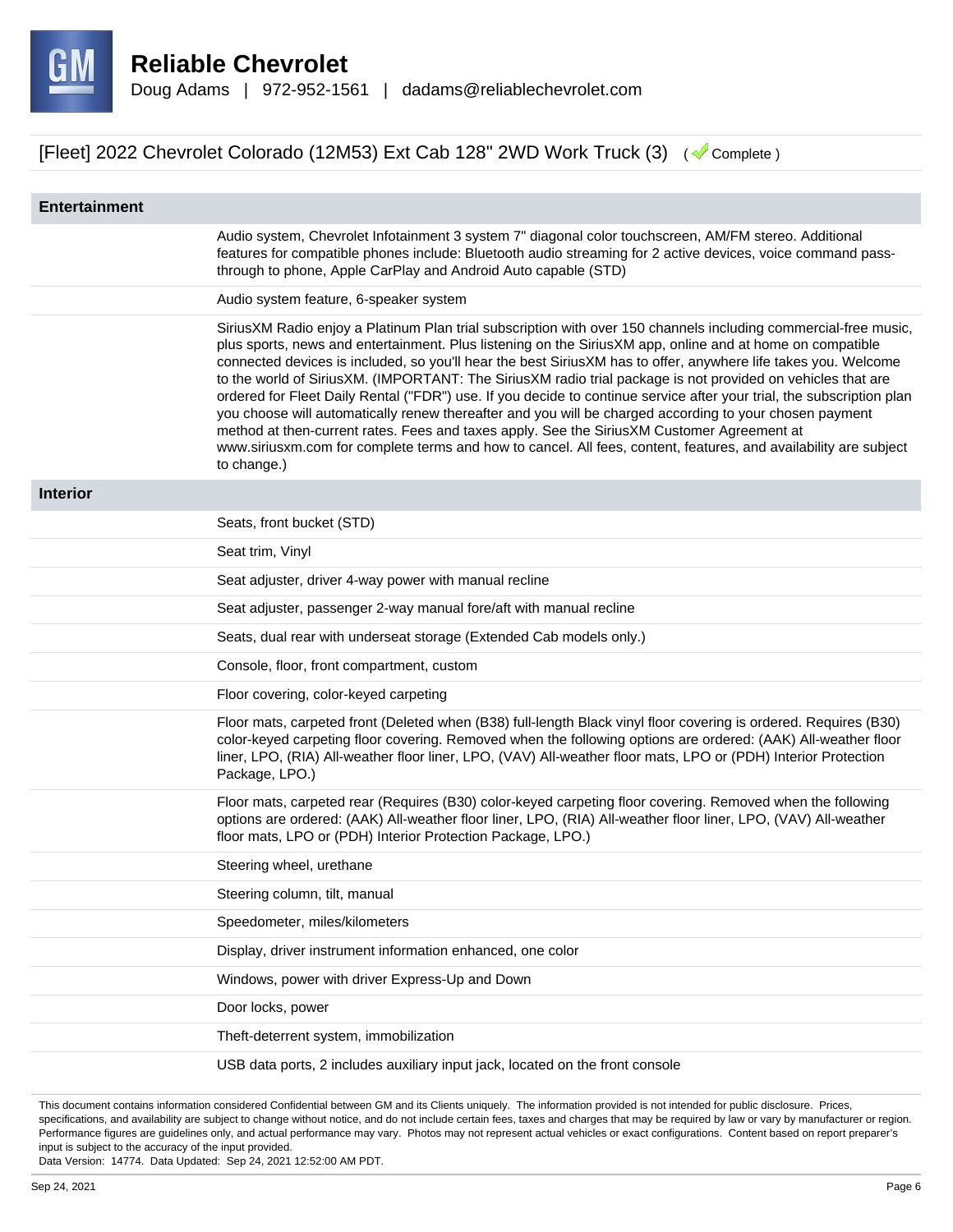

| <b>Interior</b>          |                                                                                                                                                                                                                                                                                                                                                                                                                                                                                                                                                                      |
|--------------------------|----------------------------------------------------------------------------------------------------------------------------------------------------------------------------------------------------------------------------------------------------------------------------------------------------------------------------------------------------------------------------------------------------------------------------------------------------------------------------------------------------------------------------------------------------------------------|
|                          | Air conditioning, single-zone manual climate control                                                                                                                                                                                                                                                                                                                                                                                                                                                                                                                 |
|                          | Handles, door release, front and rear, Jet Black                                                                                                                                                                                                                                                                                                                                                                                                                                                                                                                     |
|                          | Mirror, inside rearview manual day/night                                                                                                                                                                                                                                                                                                                                                                                                                                                                                                                             |
|                          | Visors, driver and front passenger with passenger vanity mirror                                                                                                                                                                                                                                                                                                                                                                                                                                                                                                      |
|                          | Lighting, interior, center dome                                                                                                                                                                                                                                                                                                                                                                                                                                                                                                                                      |
| <b>Safety-Mechanical</b> |                                                                                                                                                                                                                                                                                                                                                                                                                                                                                                                                                                      |
|                          | StabiliTrak, stability control system                                                                                                                                                                                                                                                                                                                                                                                                                                                                                                                                |
|                          | Traction control, electronic                                                                                                                                                                                                                                                                                                                                                                                                                                                                                                                                         |
| <b>Safety-Exterior</b>   |                                                                                                                                                                                                                                                                                                                                                                                                                                                                                                                                                                      |
|                          | Daytime Running Lamps                                                                                                                                                                                                                                                                                                                                                                                                                                                                                                                                                |
| <b>Safety-Interior</b>   |                                                                                                                                                                                                                                                                                                                                                                                                                                                                                                                                                                      |
|                          | Airbags, Dual-stage frontal airbags for driver and front passenger; Seat-mounted side-impact airbags for driver<br>and front outboard passenger; Head-curtain airbags for front and rear outboard seating positions; Includes front<br>outboard Passenger Sensing System for frontal passenger airbag (Always use seat belts and child restraints.<br>Children are safer when properly secured in a rear seat in the appropriate child restraint. See the Owner's<br>Manual for more information.)                                                                   |
|                          | <b>Rear Vision Camera</b>                                                                                                                                                                                                                                                                                                                                                                                                                                                                                                                                            |
|                          | Teen Driver a configurable feature that lets you activate customizable vehicle settings associated with a key fob,<br>to help encourage safe driving behavior. It can limit certain available vehicle features, and it prevents certain<br>safety systems from being turned off. It includes the Buckle-to-Drive feature which prevents the driver from<br>shifting from Park for up to 20 seconds if the driver's seat belt is not buckled. An in-vehicle report card gives you<br>information on driving habits and helps you to continue to coach your new driver |
|                          | Tire Pressure Monitoring System (does not apply to spare tire)                                                                                                                                                                                                                                                                                                                                                                                                                                                                                                       |
|                          | Tire Fill Alert provides an audible and visual indication when tire pressure is added to a tire that is low. Aids to<br>achieve optimal tire pressure                                                                                                                                                                                                                                                                                                                                                                                                                |

This document contains information considered Confidential between GM and its Clients uniquely. The information provided is not intended for public disclosure. Prices, specifications, and availability are subject to change without notice, and do not include certain fees, taxes and charges that may be required by law or vary by manufacturer or region. Performance figures are guidelines only, and actual performance may vary. Photos may not represent actual vehicles or exact configurations. Content based on report preparer's input is subject to the accuracy of the input provided.